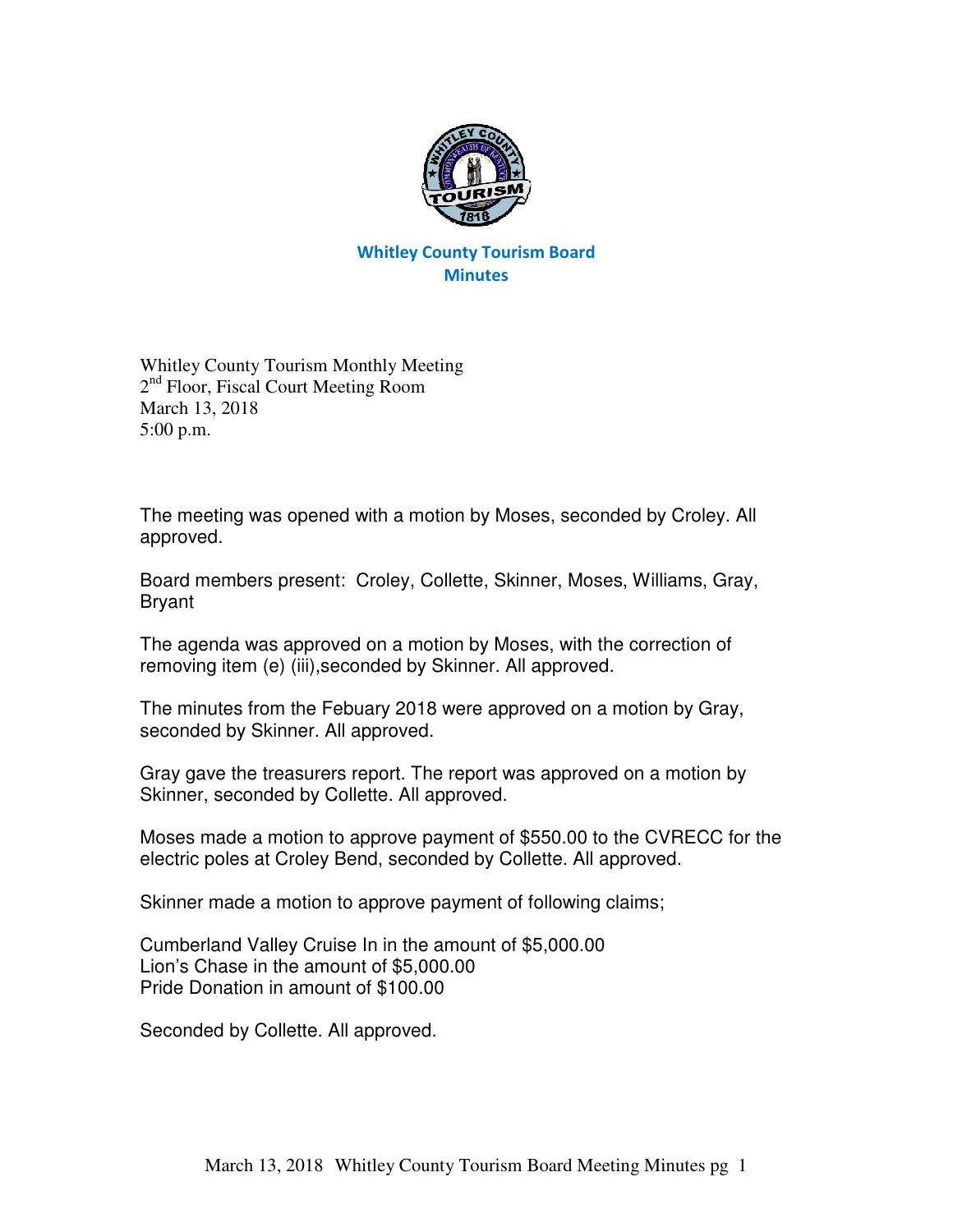Gray gave a Bicentennial update. Gray has been working with Alvin Sharp to order coffee mugs. Williamsburg will be splitting the cost. Skinner was concerned we may not be ordering enough and suggested to bump order up from 432 mugs to 600 mugs. Gray stated the mugs will be handed out during the parade on April  $28^\mathsf{th}$ .

Croley made a motion to pay for all 600 mugs and shipping with the understanding Williamsburg City may not split the whole cost, seconded by Moses. All approved.

Gray gave a Wheels and Wings update and stated the project has been postponed for a year.

New Business:

Sally Gap's Request to change the month they receive their donation has been tabled until after the 2018 event.

Tim Wyatt has offered his grant writing services and more information will be given at next meeting.

Williams announced the website needs updating and wants the marketing committee to make that a part of their next meeting.

Williams announced possibly using ad speed to give more advertisement to events and business in Whitley County for free on Tourism Website. It will be discussed and looked into by marketing Committee.

Williams gave a marketing committee update stating the incentive program meeting will be held April  $11<sup>th</sup>$  and Williams is working on scheduling a free Social Media Class as a part of the marketing committee meeting some time after April  $11^{\text{th}}$ .

Williams discussed the ad's to be used as the incentive program and confirmed ad's must have board approval.

Williams suggested getting a representative from each of the major events together to go in on an ad pool. By combining their marketing dollars they would be able to get larger ads.

Williams gave an update on the Cumberland Gap Regional Tourism Association which was formed to help tourism in ten counties and Whitley is included. She reminded everyone of their free advertisement on their website. The CGRTA is also offering more advertisement with the purchase of a membership.

Gray gave an update on Map and how the new boat ramps/river accesses were being presented on them.

March 13, 2018 Whitley County Tourism Board Meeting Minutes pg 2